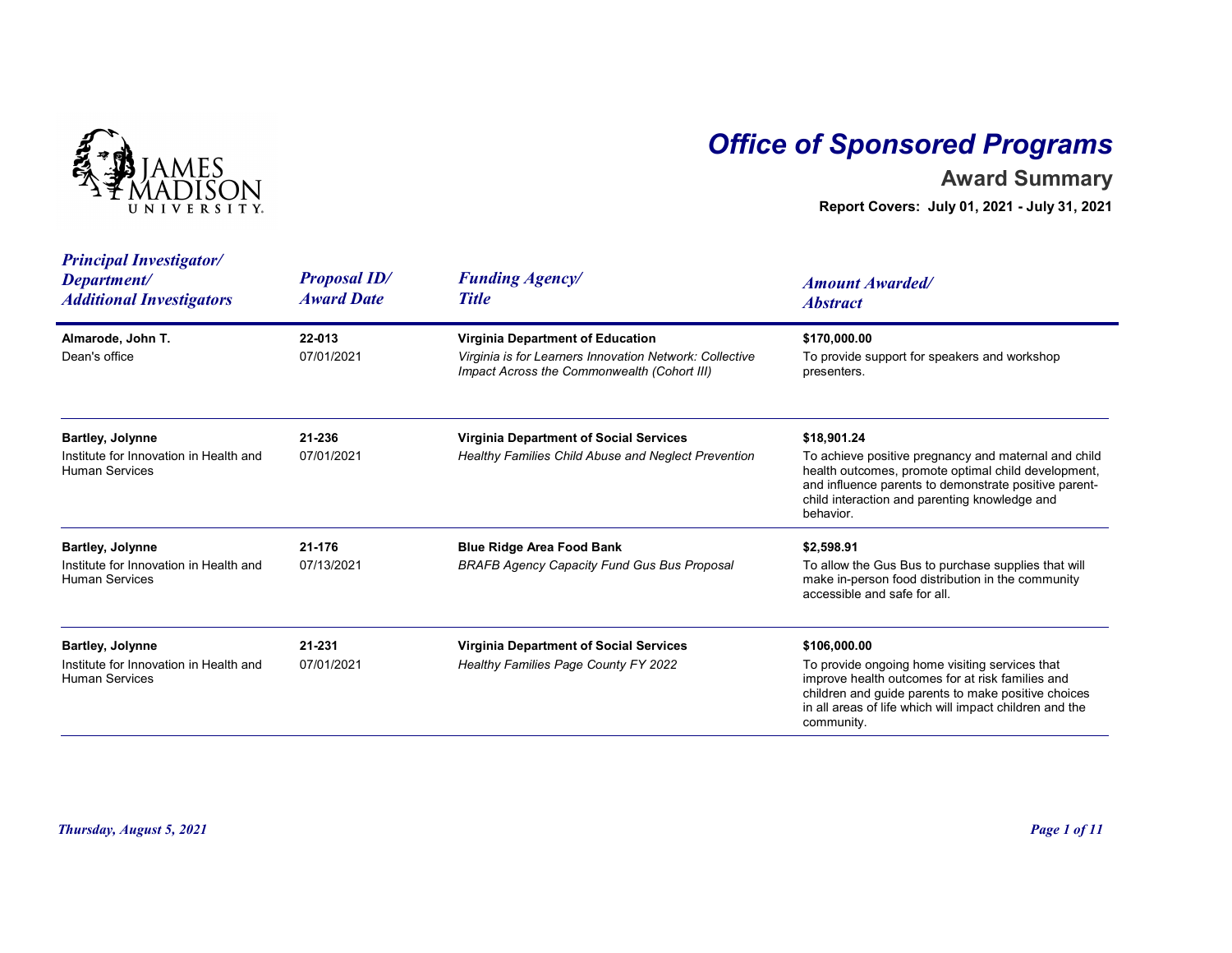| <b>Principal Investigator/</b>                                                                               |                                          |                                                                                                                                              |                                                                                                                                                                                                                                                    |
|--------------------------------------------------------------------------------------------------------------|------------------------------------------|----------------------------------------------------------------------------------------------------------------------------------------------|----------------------------------------------------------------------------------------------------------------------------------------------------------------------------------------------------------------------------------------------------|
| Department/<br><b>Additional Investigators</b>                                                               | <b>Proposal ID/</b><br><b>Award Date</b> | <b>Funding Agency/</b><br><b>Title</b>                                                                                                       | <b>Amount Awarded/</b><br><b>Abstract</b>                                                                                                                                                                                                          |
| <b>Bartley, Jolynne</b><br>Institute for Innovation in Health and<br><b>Human Services</b>                   | 21-232<br>07/01/2021                     | <b>Virginia Department of Social Services</b><br>Healthy Families Shenandoah County FY 2022                                                  | \$106,000.00<br>To provide ongoing home visiting services that<br>improve health outcomes for at risk families and<br>children and guide parents to make positive choices<br>in all areas of life which will impact children and the<br>community. |
| Brent, Robert N.<br>School of Integrated Sciences                                                            | 21-198<br>07/01/2021                     | Virginia Department of Environmental Quality<br>Toxicity Testing to Support Maximum Daily Load<br>Development in Sand Branch, Loudoun County | \$12,525.00<br>To collect toxicity testing data on Sand Branch,<br>Loudoun County, Virginia, to support the development<br>of a total dissolved solids TMDL (Total Maximum<br>Daily Load).                                                         |
| Carr, Julia W.<br>Hart School of Hospitality, Sport and<br><b>Recreation Management</b><br>Carr, Benjamin H. | 21-145<br>07/07/2021                     | Tony Britt Spotter Charts, LLC<br>Graduate Assistantship at Tony Britt Spotter Charts:<br>AY 2021-2022                                       | \$26,922.00<br>To provide graduate students with the hands on<br>expereince as a Sports Data Specialist, learning<br>entrepreneurial, small business management and<br>process.                                                                    |
| Carr, Julia W.<br>Hart School of Hospitality, Sport and<br><b>Recreation Management</b><br>Carr, Benjamin H. | 21-164<br>07/06/2021                     | <b>Horizons Edge</b><br>Graduate Assistantship at Horizons Edge                                                                              | \$17,948.00<br>To provide graduate students with practical<br>experience in the Sports and Recreation Management<br>field.                                                                                                                         |
| Carr, Julia W.<br>Hart School of Hospitality, Sport and<br><b>Recreation Management</b><br>Carr, Benjamin H. | 21-144<br>07/08/2021                     | Harrisonburg City Parks and Recreation<br>Graduate Assistantship at Harrisonburg City Parks and<br>Recreation: AY 2021-2022                  | \$8,974.00<br>To establish a Graduate Assistantship for a student<br>from the Hart School to the Harrisonburg City Parks<br>and Recreation Department.                                                                                             |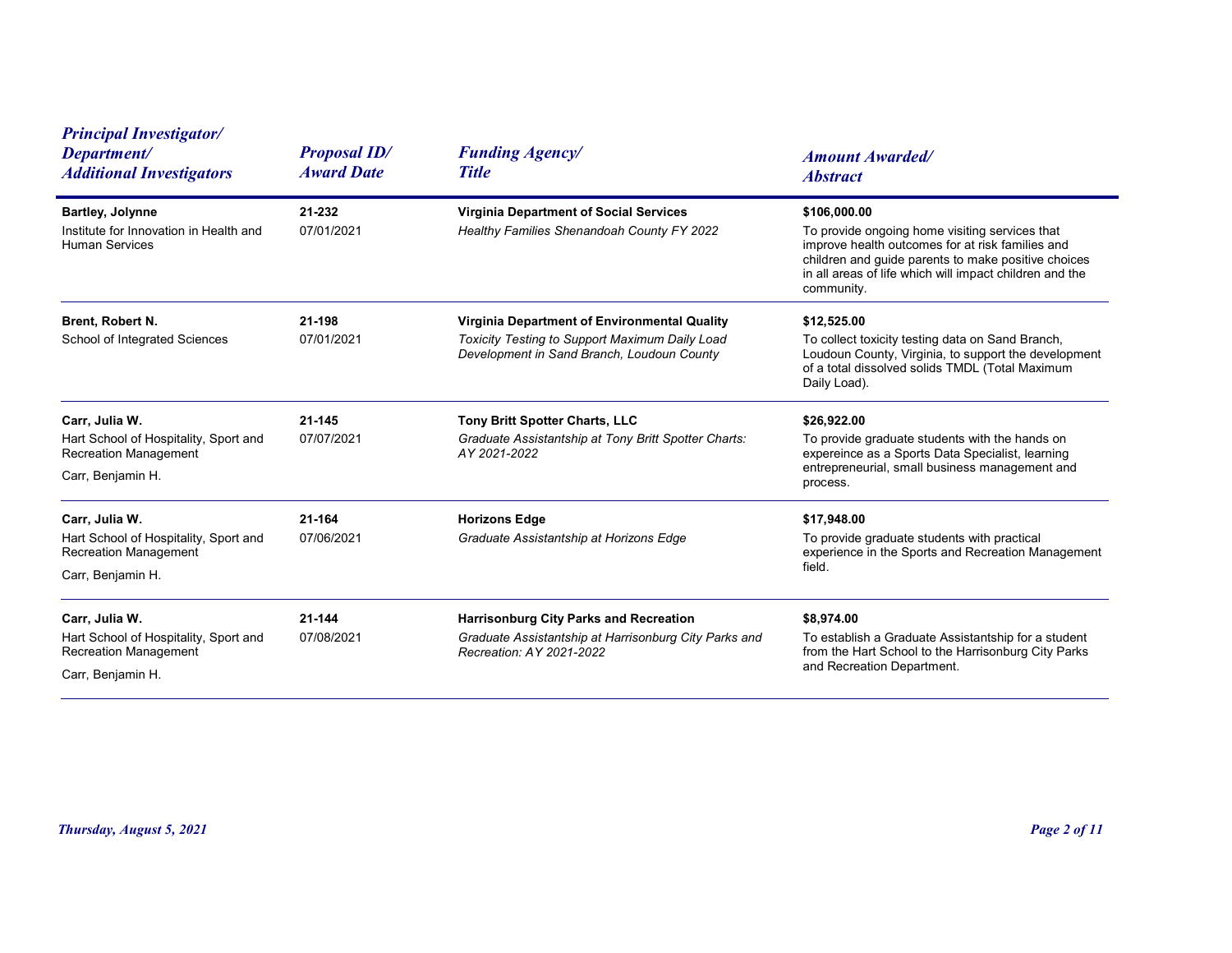| <b>Principal Investigator/</b><br>Department/<br><b>Additional Investigators</b>                                                     | <b>Proposal ID/</b><br><b>Award Date</b> | <b>Funding Agency/</b><br><b>Title</b>                                                                                                                   | <b>Amount Awarded/</b><br><b>Abstract</b>                                                                                                                                                                                                                        |
|--------------------------------------------------------------------------------------------------------------------------------------|------------------------------------------|----------------------------------------------------------------------------------------------------------------------------------------------------------|------------------------------------------------------------------------------------------------------------------------------------------------------------------------------------------------------------------------------------------------------------------|
| Carr, Julia W.<br>Hart School of Hospitality, Sport and<br><b>Recreation Management</b><br>Carr, Benjamin H.                         | 21-165<br>07/08/2021                     | <b>Bridgewater College</b><br>Graduate Assistantship at Bridgewater College<br><b>Athletics 2021-2022</b>                                                | \$16,669.00<br>To provide one graduate assistantship - Assistant<br>Men's Soccer Coach - at Bridgewater College.                                                                                                                                                 |
| Cleland, Corey L.<br>Biology                                                                                                         | 22-054<br>07/21/2021                     | <b>Council on Undergraduate Research</b><br><b>CUR Biology Division Small Grant</b>                                                                      | \$250.00<br>To purchase lab supplies.                                                                                                                                                                                                                            |
| Cleland, Corey L.<br>Biology<br>Velayudhan, Bisi T.                                                                                  | 22-008<br>07/01/2021                     | <b>National Science Foundation</b><br>Research Experience for Post-Baccalaureate Students<br>(REPS) - supplement to REU                                  | \$72,032.00<br>To support full-time for 37 weeks the research and<br>mentoring of two Biology graduates with<br>Neuroscience Concentrations from James Madison<br>University.                                                                                    |
| Evans, Amanda M.<br><b>Graduate Psychology</b><br>Anderson, Robin D.<br>Atwood, Kelly C.<br>Gilligan, Tammy D.<br>Kielty, Michele L. | 21-135<br>07/01/2021                     | <b>Health Resources and Services Administration</b><br>(HRSA)<br>RISE-UP (Rural Interdisciplinary Services and<br><b>Education: Unlimited Potential)</b> | \$402,053.00<br>To expand the behavioral health workforce for<br>children, adolescents, and transitional age youth who<br>are at risk for developing behavioral health disorders<br>in rural, high-need, and medically underserved<br>communities in the Valley. |
| Foreman, Kimberley A.<br>Institute of Certified Professional<br>Managers                                                             | 22-043<br>07/13/2021                     | <b>Institute of Certified Professional Managers</b><br>Institute of Certified Professional Managers - Entity<br><b>Agreement FY22</b>                    | \$411,831.00<br>To maintain the organization's national headquarters<br>on the campus of James Madison University.                                                                                                                                               |
| Thursday, August 5, 2021                                                                                                             |                                          |                                                                                                                                                          | Page 3 of 11                                                                                                                                                                                                                                                     |
|                                                                                                                                      |                                          |                                                                                                                                                          |                                                                                                                                                                                                                                                                  |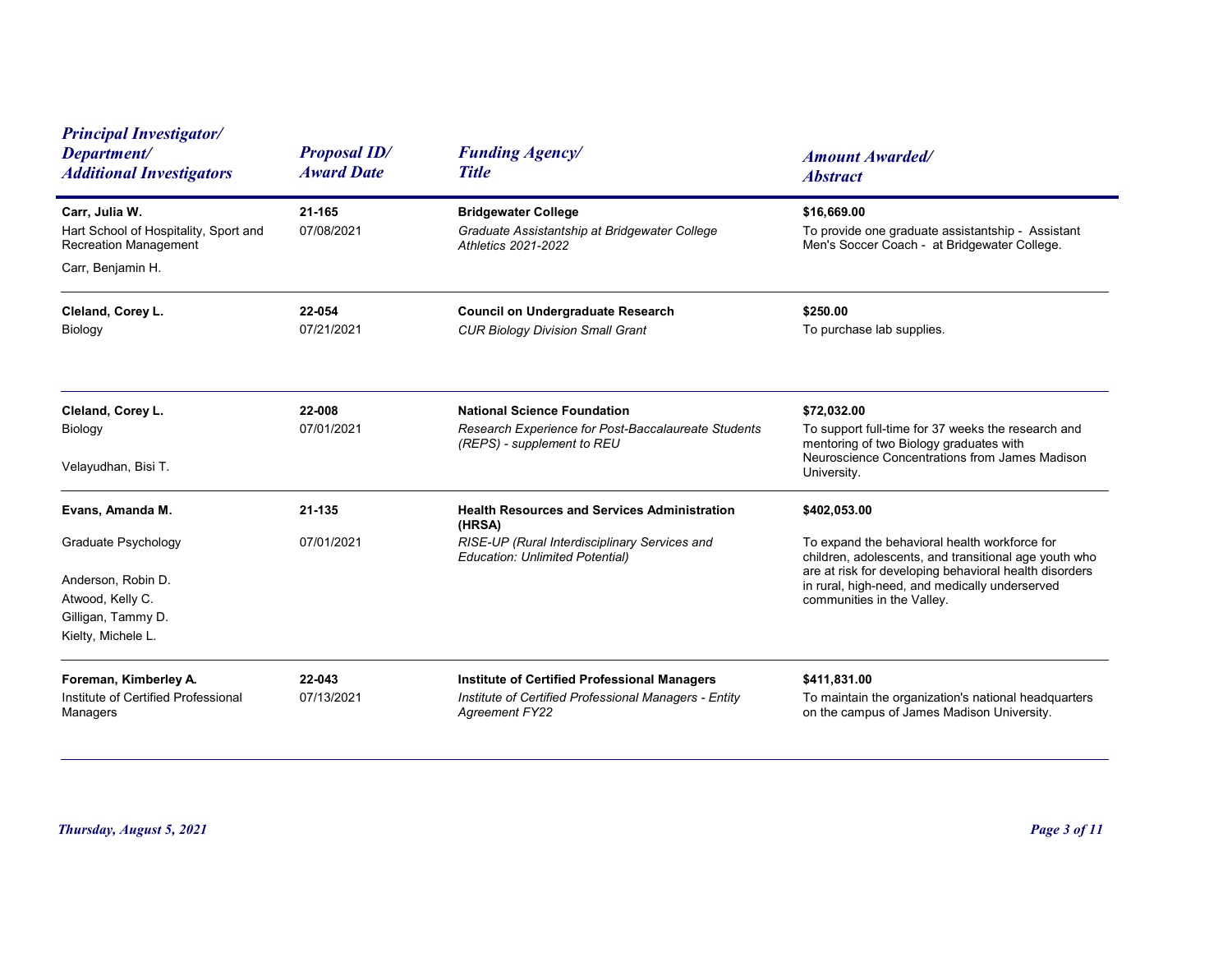| <b>Principal Investigator/</b><br>Department/<br><b>Additional Investigators</b>               | <b>Proposal ID/</b><br><b>Award Date</b> | <b>Funding Agency/</b><br><b>Title</b>                                                                                                                      | <b>Amount Awarded/</b><br><b>Abstract</b>                                                                                                                                                                                                                                     |
|------------------------------------------------------------------------------------------------|------------------------------------------|-------------------------------------------------------------------------------------------------------------------------------------------------------------|-------------------------------------------------------------------------------------------------------------------------------------------------------------------------------------------------------------------------------------------------------------------------------|
| Fukumura, Keigo<br>Physics & Astronomy<br>Scully, Sean T.                                      | 22-044<br>07/14/2021                     | <b>NASA Goddard</b><br>Modeling the Winds of Galactic Black Hole Binaries                                                                                   | \$45,000.00<br>To model, analyze, and compare disk winds and their<br>relation to the structure of the underlying XRB<br>accretion disk in comparison with AGN warm<br>absorbers and UFOs to produce a theoretical edifice<br>that encompasses all astrophysical black holes. |
| Fukumura, Keigo<br>Physics & Astronomy                                                         | 21-024<br>07/21/2021                     | <b>National Aeronautics and Space Administration</b><br>Systematic Disk-Wind Modeling of Multi-Phase Ultra-<br>Fast Outflows across Diverse AGN Populations | \$59,523.00<br>To incorporate the complex system of AGN UFOs by<br>exploiting a practical disk-wind model developed in<br>the context of ideal magnetohydrodynamic framework.                                                                                                 |
| Harned, Alleyn S.<br>Virginia Clean Cities                                                     | 22-002<br>07/22/2021                     | Virginia Department of Mines, Minerals and Energy<br>Alternative Fuels - Omnibus 15                                                                         | \$100,000.00<br>To provide alternative fuel vehicle inventory,<br>alternative fuel production inventory, alternative fuels<br>transition support, Virginia stakeholder technical<br>assistance and coalition support, and biofuels<br>education and outreach.                 |
| Hartzler-Weakley, Kimberlee<br>Institute for Innovation in Health and<br><b>Human Services</b> | 21-189<br>07/01/2021                     | <b>Virginia Department of Education</b><br>Shenandoah Valley Child Development Clinic Ed<br>Consultants: 2021-2022                                          | \$199,475.00<br>To provide screening and health related services to<br>children with special needs and their families.                                                                                                                                                        |
| Hartzler-Weakley, Kimberlee<br>Institute for Innovation in Health and<br><b>Human Services</b> | 21-197<br>07/01/2021                     | <b>Office of Population Affairs</b><br>SexEdVA Appalachian Replication - Year 2                                                                             | \$956,669.00<br>To replicate evidence-based sexual health education<br>and positive youth development programs in order to<br>significantly reduce the number of teen pregnancies in<br>the Appalachian region of Virginia.                                                   |
|                                                                                                |                                          |                                                                                                                                                             |                                                                                                                                                                                                                                                                               |
| Thursday, August 5, 2021                                                                       |                                          |                                                                                                                                                             | Page 4 of 11                                                                                                                                                                                                                                                                  |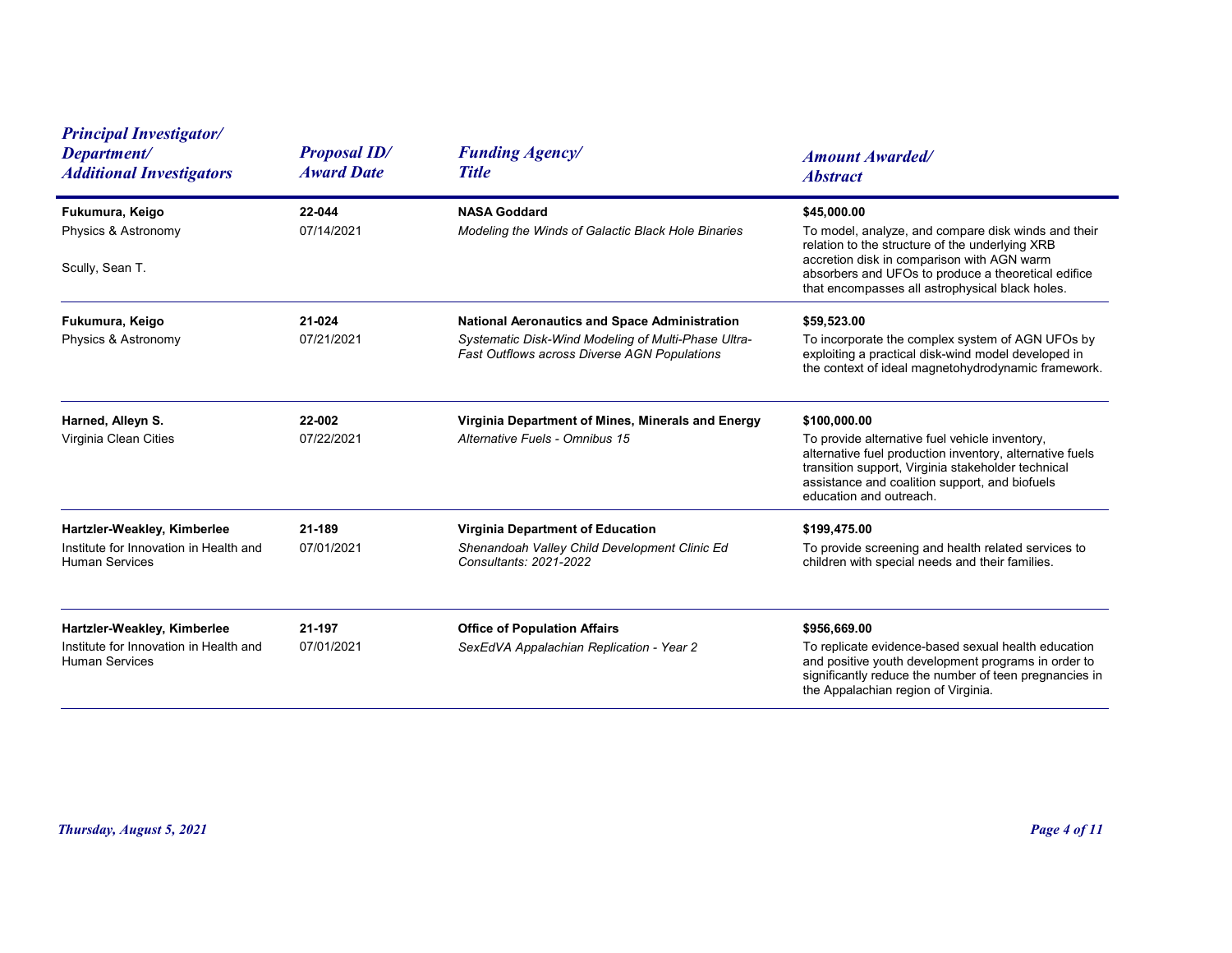| <b>Principal Investigator/</b><br>Department/<br><b>Additional Investigators</b>               | <b>Proposal ID/</b><br><b>Award Date</b> | <b>Funding Agency/</b><br><b>Title</b>                                                                        | <b>Amount Awarded/</b><br><b>Abstract</b>                                                                                                                                                                                                                          |
|------------------------------------------------------------------------------------------------|------------------------------------------|---------------------------------------------------------------------------------------------------------------|--------------------------------------------------------------------------------------------------------------------------------------------------------------------------------------------------------------------------------------------------------------------|
| Hartzler-Weakley, Kimberlee<br>Institute for Innovation in Health and<br><b>Human Services</b> | 21-213<br>07/07/2021                     | Virginia Department of Health<br>Campus Suicide Prevention Center of Virginia FY22 -<br><b>State Funds</b>    | \$125,000.00<br>To provide training, consultation and support for<br>strategic planning to college and university campuses<br>to build the infrastructure necessary to promote<br>wellness and safety for all students.                                            |
| Hartzler-Weakley, Kimberlee<br>Institute for Innovation in Health and<br><b>Human Services</b> | 21-194<br>07/01/2021                     | <b>Office of Population Affairs</b><br>SexEdVA: Disability-Inclusive Sexual Health Network<br>(DISH) - Year 2 | \$1,262,480.00<br>To develop, test, refine, and evaluate innovative<br>interventions that will improve optimal health, prevent<br>teen pregnancy, and address sexually transmitted<br>infections (STI) within the key priority area of youth<br>with disabilities. |
| Hartzler-Weakley, Kimberlee<br>Institute for Innovation in Health and<br><b>Human Services</b> | 21-212<br>07/01/2021                     | Virginia Department of Health<br>Campus Suicide Prevention Center of Virginia FY22                            | \$357,415.12<br>To direct the Campus Suicide Prevention Center of<br>Virginia as a training resource center for Virginia's<br>college and university campuses.                                                                                                     |
| Hughes, William C.<br>Physics & Astronomy                                                      | 22-055<br>07/21/2021                     | Virginia Academy of Science<br>Gerald Taylor Scholarship                                                      | \$1,000.00<br>To provide student tuition support.                                                                                                                                                                                                                  |
| Kokhan, Oleksandr<br><b>Chemistry &amp; Biochemistry</b>                                       | 21-006<br>07/01/2021                     | <b>National Institutes of Health</b><br>Regulation of Substrate Binding in the bc1 Complex                    | \$402,105.00<br>To explore three new predicted mechanisms of the<br>bc1 complex activity and their role in regulation of<br>reactive oxygen species production and provide<br>research training to a new generation of future<br>biomedical scientists.            |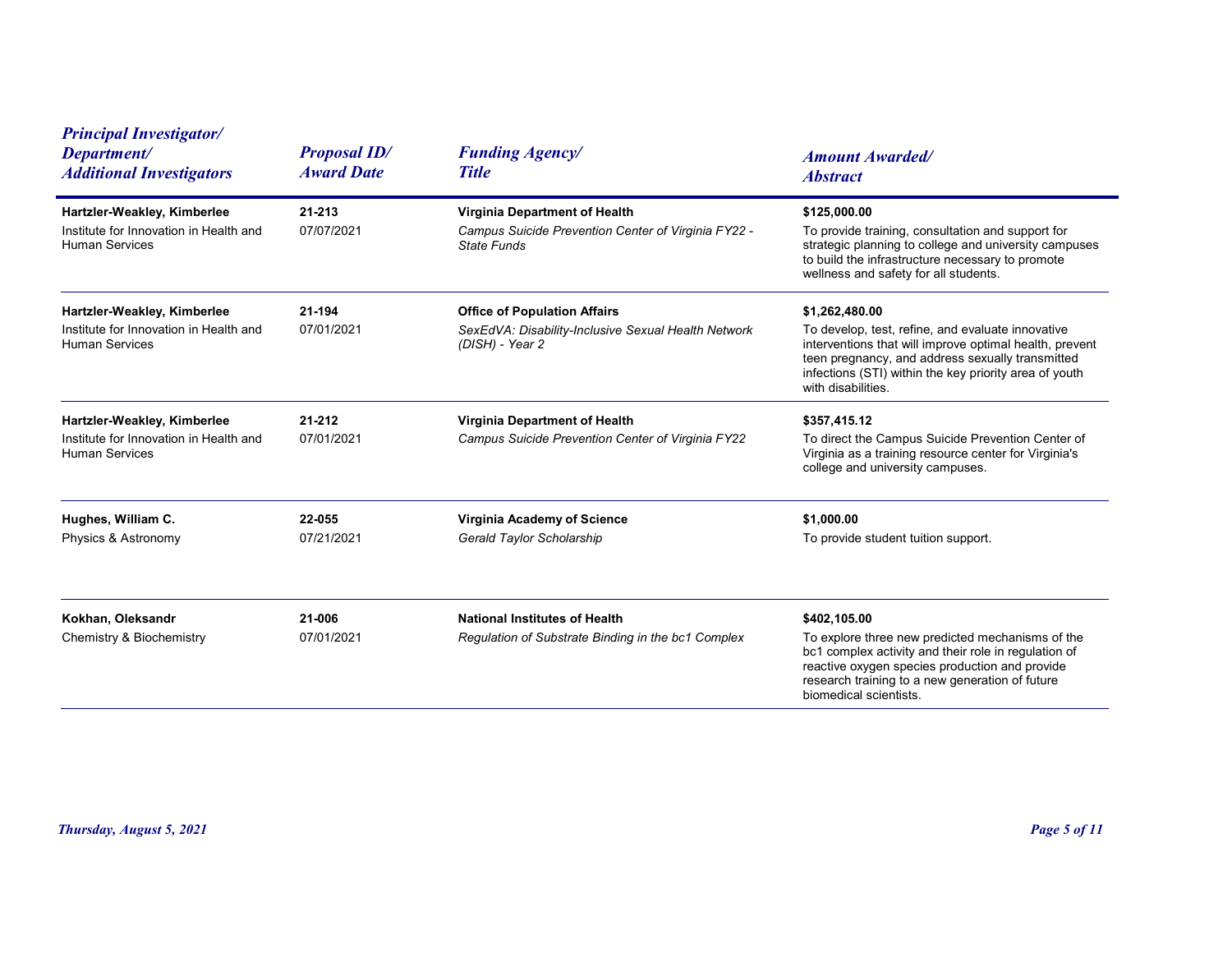| <b>Principal Investigator/</b>                                                     |                                          |                                                                                                                  |                                                                                                                                                                                            |
|------------------------------------------------------------------------------------|------------------------------------------|------------------------------------------------------------------------------------------------------------------|--------------------------------------------------------------------------------------------------------------------------------------------------------------------------------------------|
| Department/<br><b>Additional Investigators</b>                                     | <b>Proposal ID/</b><br><b>Award Date</b> | <b>Funding Agency/</b><br><b>Title</b>                                                                           | <b>Amount Awarded/</b><br><b>Abstract</b>                                                                                                                                                  |
| Krech, Joyce H.<br><b>Small Business Development Center</b>                        | 22-036<br>07/01/2021                     | <b>Page County</b><br>Page County Support of Small Business Development<br>Center                                | \$7,500.00<br>To support the Small Business Development Center.                                                                                                                            |
| Krech, Joyce H.<br>Small Business Development Center                               | 21-127<br>07/01/2021                     | <b>George Mason University</b><br>Central Region Small Business Development Center<br>CY21                       | \$366,178.00<br>To support the Small Business Development Center.                                                                                                                          |
| Lubin, Melissa M.<br>Professional and Continuing Education<br>Swayne, Christine E. | 22-010<br>07/01/2021                     | <b>Shenandoah Valley Technology Council</b><br>Shenandoah Valley Technology Council / Entity<br>Agreement FY2022 | \$65,577.00<br>To provide day to day operations of the Shenandoah<br>Valley Technology Council's office and programs.                                                                      |
| Lubin, Melissa M.<br>Professional and Continuing Education                         | 22-012<br>07/01/2021                     | <b>Shenandoah Valley Partnership</b><br>Shenandoah Valley Partnership FY22                                       | \$451,826.00<br>To provide quality economic development support<br>services for regional members, prospects, existing<br>businesses, and the Virginia Economic Development<br>Partnership. |
| MacDonald, Sarah K.<br>Professional and Continuing Education                       | 22-019<br>07/21/2021                     | Virginia Department of Correctional Education<br>Department of Corrections Instruction Delivery                  | \$16,932.00<br>To provide Virginia Department of Corrections<br>Correctional Education trainings.                                                                                          |
| Thursday, August 5, 2021                                                           |                                          |                                                                                                                  | Page 6 of 11                                                                                                                                                                               |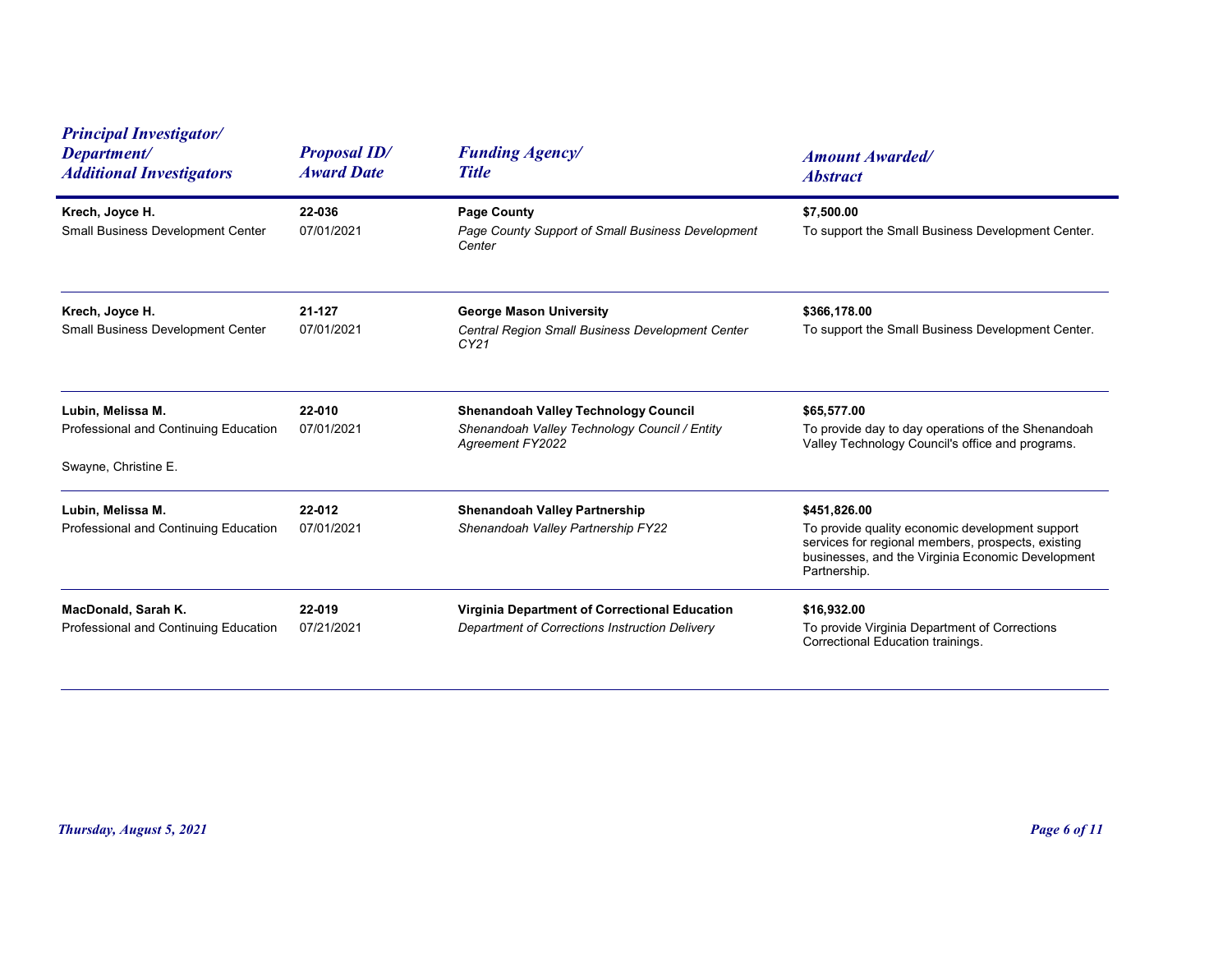| <b>Principal Investigator/</b><br>Department/<br><b>Additional Investigators</b> | <b>Proposal ID/</b><br><b>Award Date</b> | <b>Funding Agency/</b><br><b>Title</b>                                                                                                                                     | <b>Amount Awarded/</b><br><b>Abstract</b>                                                                                                                                                                                                                                                                                                                       |
|----------------------------------------------------------------------------------|------------------------------------------|----------------------------------------------------------------------------------------------------------------------------------------------------------------------------|-----------------------------------------------------------------------------------------------------------------------------------------------------------------------------------------------------------------------------------------------------------------------------------------------------------------------------------------------------------------|
| McCoy, Meghann N.                                                                | 22-061                                   | Commonwealth of Virginia, Department for the                                                                                                                               | \$30,860.00                                                                                                                                                                                                                                                                                                                                                     |
| <b>WMRA</b>                                                                      | 07/28/2021                               | <b>Blind and Vision Impaired</b><br>FY22 Virginia Radio Reading Services Grant                                                                                             | To continue funding Valley Voice Reading Services<br>through WMRA.                                                                                                                                                                                                                                                                                              |
| <b>McGary, Shane</b>                                                             | 21-067                                   | <b>National Science Foundation</b>                                                                                                                                         | \$349,914.00                                                                                                                                                                                                                                                                                                                                                    |
| Geology and Environmental Science                                                | 07/01/2021                               | REU Site: Undergraduate Research Opportunities in<br>Cave and Karst Science (U-ROCKS)                                                                                      | To provide an undergraduate research experience<br>focusing on cave and karst science.                                                                                                                                                                                                                                                                          |
| Garcia, Angel A.                                                                 |                                          |                                                                                                                                                                            |                                                                                                                                                                                                                                                                                                                                                                 |
| Moran, Thomas E.<br>Kinesiology                                                  | 21-170<br>07/01/2021                     | Virginia Board for People with Disabilities<br>Ability First: Transforming Homes and Communities in<br>Rural Areas of the Shenandoah Valley through Moving<br>and Grooving | \$275,000.00<br>To create a collaborative community approach to<br>assist rural counties across the Shenandoah Valley in<br>leveraging existing resources as well as introduce<br>new wellness programs and opportunities intended to<br>transform the physical, emotional, and social wellness<br>of individuals with developmental disabilities.              |
| Parker, M. Rockwell<br>Biology                                                   | 22-032<br>07/23/2021                     | <b>National Park Service</b><br>Development of Hormone Manipulated Judas-snakes<br>for Improved Management of Burmese Pythons in<br>Everglades National Park Year 4        | \$29,705.00<br>To manipulate male Burmese pythons with feminizing<br>hormone implants and test their attractiveness to wild<br>males in Everglades National Park, then identify the<br>skin lipids altered via hormone treatment.                                                                                                                               |
| Peters, Gretchen<br>Chemistry & Biochemistry                                     | 21-092<br>07/07/2021                     | Petroleum Research Fund<br>Exploring Boronic acid crosslinking in petroleum-<br>derived gels                                                                               | \$55,000.00<br>To explore how structural variations in the diboronic<br>acid crosslinkers (linker length and flexibility) impact<br>the morphology and material properties of the PVA-<br>BA gel and investigate the incorporation of<br>photoresponsive units into diboronic acids as a<br>mechanism for initiating and disabling cooperative<br>crosslinking. |
| Thursday, August 5, 2021                                                         |                                          |                                                                                                                                                                            | Page 7 of 11                                                                                                                                                                                                                                                                                                                                                    |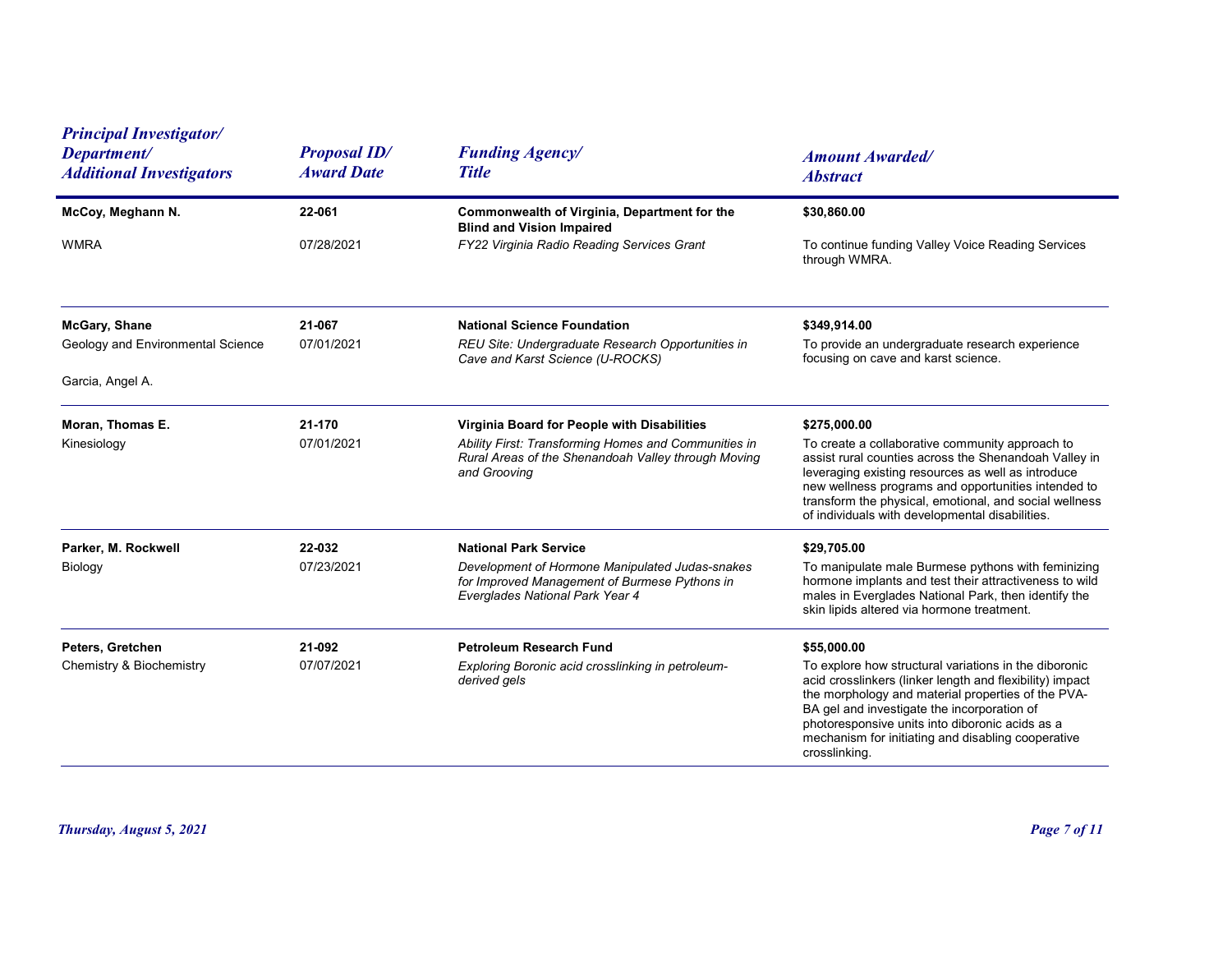| <b>Principal Investigator/</b>                                          |                                          |                                                                                                                                             |                                                                                                                                                                                                                                               |
|-------------------------------------------------------------------------|------------------------------------------|---------------------------------------------------------------------------------------------------------------------------------------------|-----------------------------------------------------------------------------------------------------------------------------------------------------------------------------------------------------------------------------------------------|
| Department/<br><b>Additional Investigators</b>                          | <b>Proposal ID/</b><br><b>Award Date</b> | <b>Funding Agency/</b><br><b>Title</b>                                                                                                      | <b>Amount Awarded/</b><br><b>Abstract</b>                                                                                                                                                                                                     |
| Piker, Erin G.<br><b>Communication Sciences and</b><br><b>Disorders</b> | 22-064<br>07/30/2021                     | American Academy of Audiology Foundation<br>Magnitude estimates of speed of rotation and angular<br>displacement as a function of frequency | \$973.83<br>To systematically examine the complex relationship<br>between a physical vestibular stimulus and subjective<br>perception across a wide range of stimulus<br>frequencies.                                                         |
| <b>Plitt Donaldson, Linda</b>                                           | 22-033                                   | <b>Brain Injury Connections of the Shenandoah</b>                                                                                           | \$6,230.00                                                                                                                                                                                                                                    |
| Institute for Innovation in Health and<br><b>Human Services</b>         | 07/07/2021                               | Valley, Inc.<br>Brain Injury Connections of the Shenandoah Valley<br>FY22 - Entity Agreement                                                | To provide office space and partnership with Brain<br>Injury Connections of the Shenandoah Valley in order<br>to further connect JMU students and faculty with the<br>community through volunteer opportunities and<br>experiential learning. |
| Richards, Kirsten E.<br><b>Computer Science</b><br>Richards, Timothy M. | 21-218<br>07/01/2021                     | <b>Office of Naval Research</b><br><b>Identifying Quality Cyber Warriors</b>                                                                | \$90,781.00<br>To conduct an exploratory study to reveal common<br>characteristics of cyber warriors and suggest<br>modalities for identifying these individuals early in<br>their careers.                                                   |
| Rife, Terrie K.<br>Biology                                              | 21-182<br>07/21/2021                     | Virginia Center on Aging<br>Understanding the Role of the Tau Isoform Variants in<br>the Nucleus                                            | \$45,000.00<br>To better comprehend how changes in tau expression<br>may affect Alzheimer's Disease development.                                                                                                                              |
| Sawin, Erika M.                                                         | 22-059                                   | <b>Health Resources and Services Administration</b><br>(HRSA)                                                                               | \$699,324.00                                                                                                                                                                                                                                  |
| Nursing                                                                 | 07/23/2021                               | Undergraduate Primary Care and Rural Education<br>(UPCARE) Project: A Community-based Nursing<br><b>Education Collaboration Year 4</b>      | To support and improve the community-health<br>preparedness of the BSN workforce.                                                                                                                                                             |
|                                                                         |                                          |                                                                                                                                             |                                                                                                                                                                                                                                               |
| Thursday, August 5, 2021                                                |                                          |                                                                                                                                             | Page 8 of 11                                                                                                                                                                                                                                  |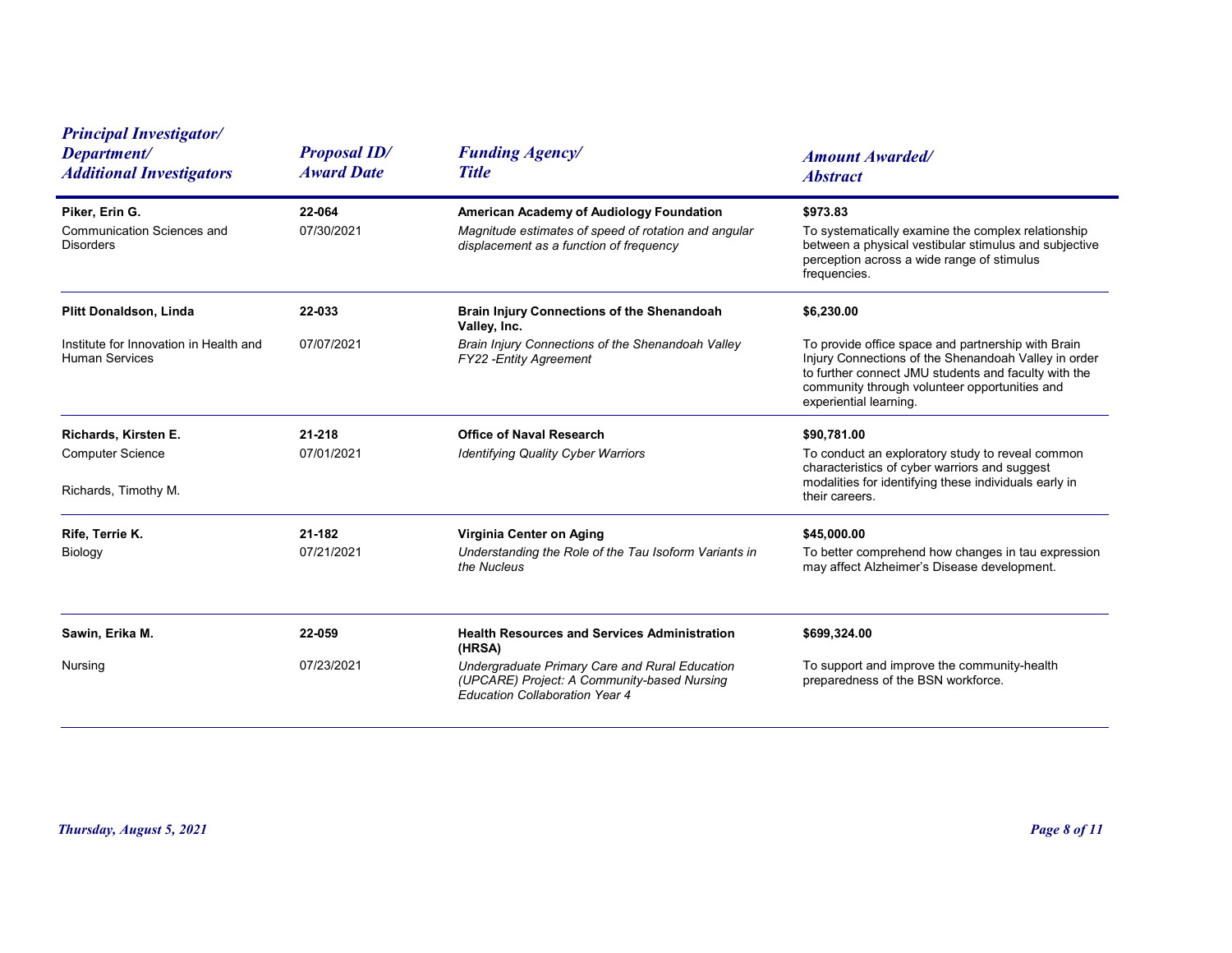| <b>Principal Investigator/</b><br>Department/<br><b>Additional Investigators</b>                                                           | <b>Proposal ID/</b><br><b>Award Date</b> | <b>Funding Agency/</b><br><b>Title</b>                                                                    | <b>Amount Awarded/</b><br><b>Abstract</b>                                                                                                                                                                                                                                                                                                                                                                                         |
|--------------------------------------------------------------------------------------------------------------------------------------------|------------------------------------------|-----------------------------------------------------------------------------------------------------------|-----------------------------------------------------------------------------------------------------------------------------------------------------------------------------------------------------------------------------------------------------------------------------------------------------------------------------------------------------------------------------------------------------------------------------------|
| Sharifian, Maryam S.<br>Early, Elementary, and Reading<br>Education                                                                        | 22-047<br>07/27/2021                     | Virginia Early Childhood Foundation<br>Mixed Delivery Preschool Grant FY 22                               | \$1,249,005.00<br>To address barriers of access to quality preschool<br>education within community-based settings, support<br>public/private systems of preschool delivery focused<br>on expanding access to publicly funded preschool<br>services for unserved and underserved 3-and 4-year<br>old children within high quality private, community-<br>(non-school) based early childhood care and<br>education (ECCE) settings. |
| Sharifian, Maryam S.<br>Early, Elementary, and Reading<br>Education                                                                        | 21-228<br>07/01/2021                     | Virginia Early Childhood Foundation<br>Harrisonburg-Rockingham Early Learning Project -<br>PDG B-5 Year 3 | \$185,488.00<br>To address barriers of quality preschool education<br>within community-based settings, develop shared<br>curriculum and assessment, and enhance teacher<br>qualifications through individualized professional<br>development plans.                                                                                                                                                                               |
| Simmons, Sharon J.<br><b>Computer Science</b>                                                                                              | 21-193<br>07/01/2021                     | <b>George Mason University</b><br>CCI Faculty Fellows New Hire                                            | \$208,333.00<br>To support the hiring and retaining of newly hired CS<br>faculty.                                                                                                                                                                                                                                                                                                                                                 |
| Sochacki, James S.<br><b>Mathematics and Statistics</b><br>Lucas, Stephen K.<br>Thelwell, Roger J.<br>Tongen, Anthony L.<br>Warne, Paul G. | 22-020<br>07/01/2021                     | Triton Systems, Inc.<br>SBIR/STTR Collaboration: Parker-Sochacki Method -<br>Phase 2 - Year 2             | \$175,000.00<br>To provide expertise in numerical methods and<br>develop theory to improve upon existing techniques<br>for trajectory propagation.                                                                                                                                                                                                                                                                                |
| Thursday, August 5, 2021                                                                                                                   |                                          |                                                                                                           | Page 9 of 11                                                                                                                                                                                                                                                                                                                                                                                                                      |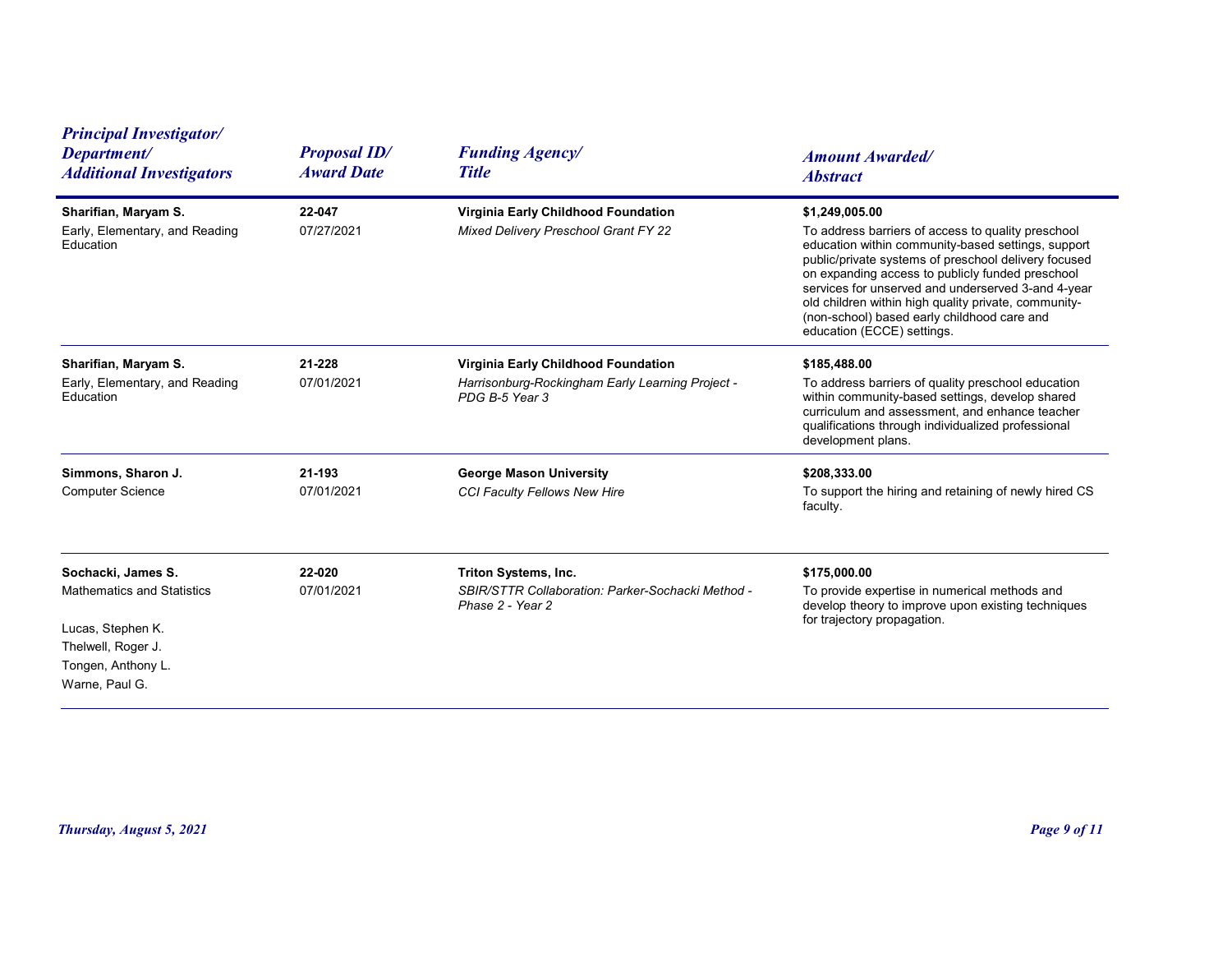| <b>Principal Investigator/</b><br>Department/<br><b>Additional Investigators</b>                      | <b>Proposal ID/</b><br><b>Award Date</b> | <b>Funding Agency/</b><br><b>Title</b>                                                                    | <b>Amount Awarded/</b><br><b>Abstract</b>                                                                                                                                                                                                                |
|-------------------------------------------------------------------------------------------------------|------------------------------------------|-----------------------------------------------------------------------------------------------------------|----------------------------------------------------------------------------------------------------------------------------------------------------------------------------------------------------------------------------------------------------------|
| Stokes, Trevor F.<br>Graduate Psychology<br>Snyder, Sara M.                                           | 22-041<br>07/13/2021                     | Virginia Institute of Autism<br>Virginia Institute of Autism Student Internship 2021-<br>2022             | \$10,000.00<br>To provide high quality learning experiences for a<br>JMU graduate student and broaden the Virginia<br>Institute of Autism's service delivery of evidence-<br>based, clinical services to their clients with Autism<br>Spectrum Disorder. |
| Stokes, Trevor F.<br>Graduate Psychology<br>Snyder, Sara M.                                           | 22-037<br>07/15/2021                     | Shenandoah Valley Regional Program<br>Shenandoah Valley Regional Program Student<br>Internships 2021-2022 | \$63,500.00<br>To support student internships within schools of<br>surrounding communities.                                                                                                                                                              |
| Thelk, Amy D.<br>Young Children's Program                                                             | 22-050<br>07/16/2021                     | Virginia Early Childhood Foundation<br>Fourth Round Child Care Grant                                      | \$22,953.00<br>To support the Youth Children's Program during the<br>COVID-19 state of emergency.                                                                                                                                                        |
| Velayudhan, Bisi T.<br>Biology                                                                        | 22-014<br>07/01/2021                     | <b>Council on Undergraduate Research</b><br><b>CUR Biology Division Small Grant</b>                       | \$250.00<br>To purchase lab supplies to support an undergraduate<br>student over summer to study the cumulative effect of<br>sodium benzoate in gut mucosal immunity.                                                                                    |
| Zugelder, Bryan S.<br>Training/Technical Assistance Center<br>McNaught, John T.<br>Randall, Amanda A. | 22-006<br>07/21/2021                     | Virginia Department of Education<br>Section 611 Proposal for Additional Funds 2020-2021                   | \$47,174.00<br>To develop animated modules for the purpose of<br>providing information and enhancing the knowledge of<br>parents and families related to the special education<br>evaluation and eligibility process.                                    |
| Thursday, August 5, 2021                                                                              |                                          |                                                                                                           | <b>Page 10 of 11</b>                                                                                                                                                                                                                                     |